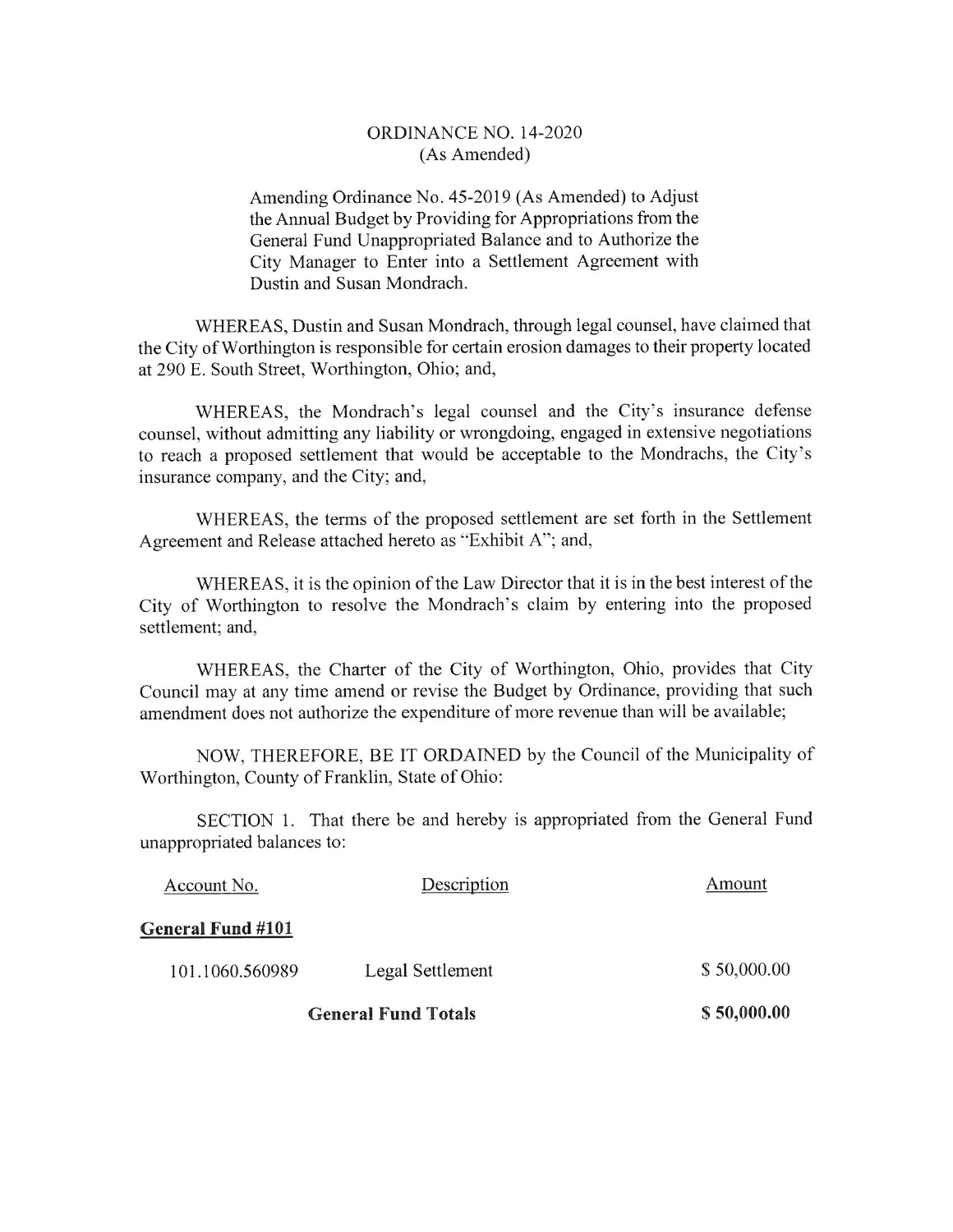### ORDINANCE NO. 14-2020 (As Amended)

SECTION 2. That the City Manager, Finance Director, and Law Director are each hereby authorized, acting singly or jointly, to take all actions, including the creation of any special funds or entering into any escrow agreements or other documents, necessary to make sure that the appropriation provided in Section 1 is available to meet the City's financial obligations under the proposed settlement for a period of thirty (30) years.

SECTION 3. That the City Manager is hereby authorized to execute a Settlement Agreement and Release in substantially the form contained in the attached Exhibit "A" and approved to form by the Director of Law.

SECTION 4. That notice of passage of this Ordinance shall be posted in the Municipal Administration Building, the Worthington Library, the Griswold Center and the Worthington Community Center and shall set forth the title and effective date of the Ordinance and a statement that the Ordinance is on file in the office of the Clerk of Council. This Ordinance shall take effect and be in force from and after the earliest period allowed by law and by the Charter of the City of Worthington, Ohio.

Passed April 6, 2020

Bonnie & Michael

President of Council

Attest:

Lay Thress

Introduced March 16, 2020 P.H. April 6, 2020 Effective April 9, 2020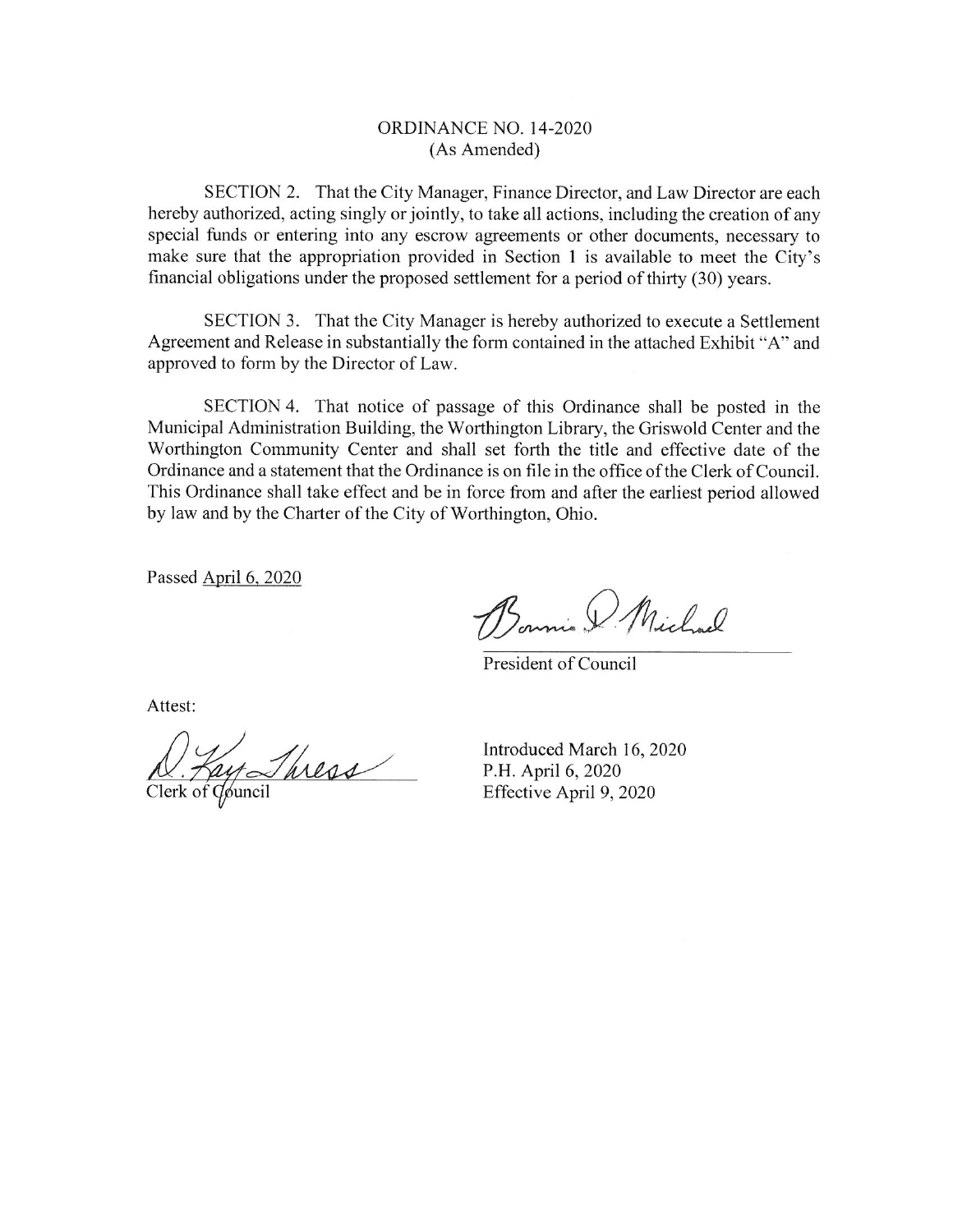#### **SETTLEMENT AGREEMENT AND RELEASE**

This Settlement Agreement and Release ("Agreement") is made and entered into by and between the City of Worthington, Ohio ("City of Worthington") and residents Dustin and Susan Mondrach (referred to collectively as the "Mondrachs"), and is effective on the date last executed below (the "Effective Date"). The City of Worthington and the Mondrachs collectively are referred to as the "Parties."

## **RECITALS**

WHEREAS, the Mondrachs own the property located at 290 E. South Street, Worthington, Ohio 43085, Parcel ID No. 100-001238-00, a National Historic Registrar Property (the "Property"), being  $\pm 0.2424$  acres, rectangular in shape, with access to all public utilities, and having a 1,710 sq. ft. house located on it; and

WHEREAS, the Mondrachs believe they have or may have certain constitutional claims and real property invasion claims against the City of Worthington due to erosion damages to the Property claimed to have resulted from the City of Worthington's construction and operation of the redesigned McCoy Avenue bridge and culvert and connected overall management of Rush Run, a creek that neighbors the Property (collectively, the City of Worthington's "Rush Run Construction and Management Activities"); and

WHEREAS, beginning on September 14, 2018, the Mondrachs, through legal counsel, made written demand to the City of Worthington and its officials for claimed monetary damages to cover extensive structural repairs, stabilization, and damages to the Property which the Mondrachs believe were attributed to the Rush Run Construction and Management Activities; and

WHEREAS, after review, assessment, and consultation with the Mondrachs, and without admitting any liability or wrongdoing, the City of Worthington, through legal counsel, engaged in extensive communications with the Mondrachs to discuss a proposed monetary settlement amount that would satisfactorily address needed repairs to the Property without resorting to litigation; and

WHEREAS, in addition to a monetary settlement amount to address the Mondrachs' individually claimed damages, the City of Worthington will move forward with implementation of its 2019 Capital Improvement Program ("CIP") as adopted by the Worthington City Council on December 3, 2018, accessible at https://worthington.org/ArchiveCenter/ViewFile/Item/29078, which includes certain improvements, slope repairs, and rehabilitation in the vicinity of the Property, and hydrologic studies and analysis of additional erosion control measures for Rush Run ("2019 CIP erosion control measures"), for the benefit of all City of Worthington property owners who own land neighboring Rush Run, including but not limited to the Mondrachs; and

WHEREAS, after several discussions and written communications, the Parties have agreed as to the final compensation amount of \$50,000.00 to the Mondrachs to cover individual expenses related to their claimed Property damages, which is in addition to the City's implementation of the 2019 CIP erosion control measures; and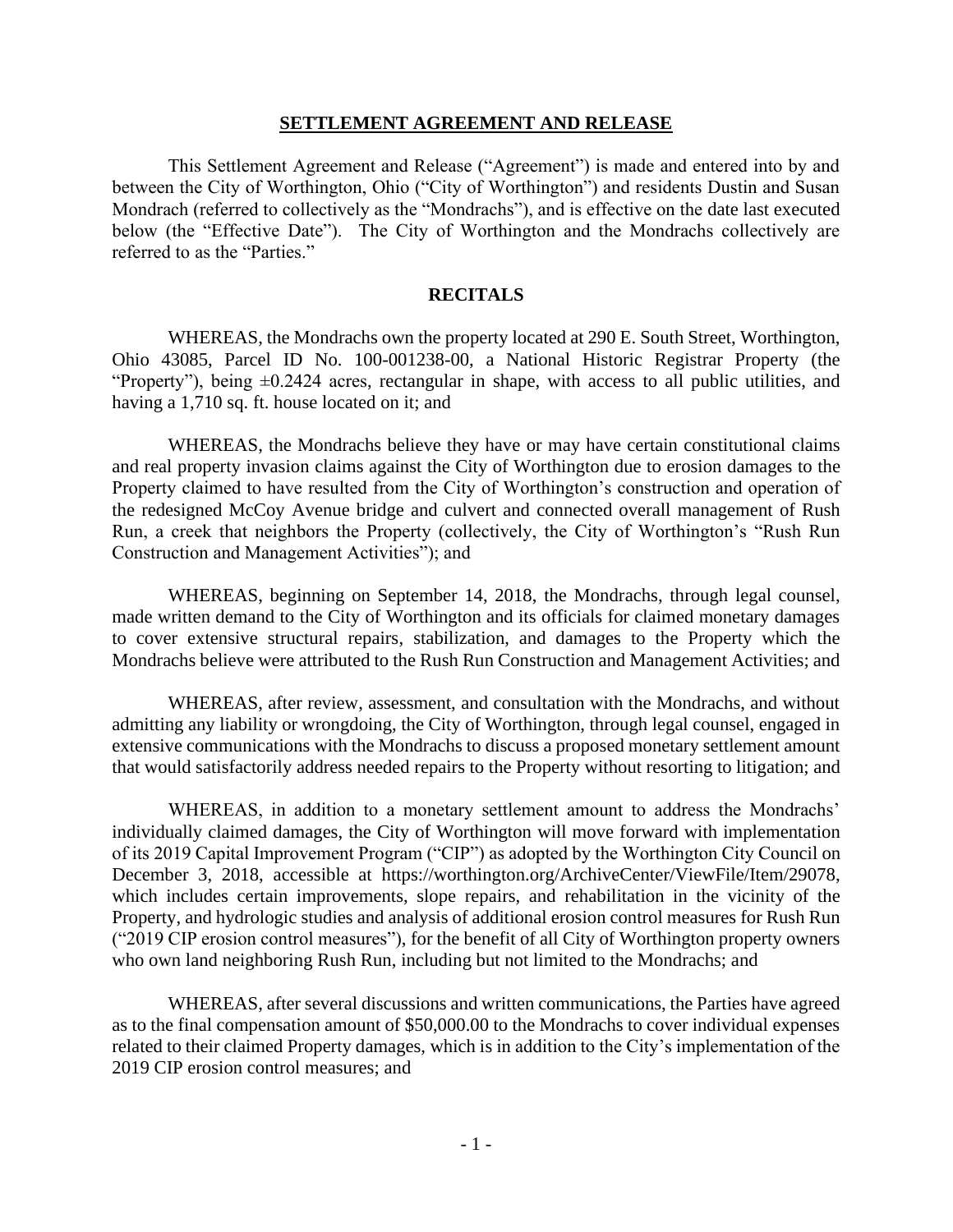WHEREAS, the Parties hereto, in good faith, and in the interests of full and final compromise, settlement, and satisfaction of all claims between them related to the City of Worthington's Rush Run Construction and Management Activities and related claimed damages to the Property, desire to resolve and settle their dispute outside of any formal litigation.

NOW, THEREFORE, in consideration of the exchange of valuable consideration and upon the mutual promises, covenants, and commitments, the sufficiency of which is agreed and acknowledged, the Parties hereby agree as follows:

- 1. **Authority.** The Parties represent and warrant that they have full and complete authority to make, sign, execute, and deliver this Agreement.
- 2. **Settlement Payment to the Mondrachs.** In consideration for all promises, covenants, representations, commitments, and releases contained in this Agreement, the City of Worthington, through its insurance carrier, shall cause one separate check to be issued to the Mondrachs in the total gross amount of Fifty Thousand Dollars and No Cents (\$50,000.00) ("Settlement Payment"), and payable to Dustin and Susan Mondrach. The City of Worthington shall cause the Settlement Payment to be issued to the Mondrachs through legal counsel within 10 days' receipt of this executed Agreement.
- 3. **Erosion Control Measures.** By November 1, 2020, the City of Worthington further acknowledges and agrees to install the 2019 CIP erosion control measures, accessible at https://worthington.org/ArchiveCenter/ViewFile/Item/2907. If, as a result of the Rush Run Analysis included under the 2019 CIP and as reasonably determined by the City, additional erosion control measures and/or maintenance improvements outside of the 2019 CIP must necessarily be constructed in the immediate vicinity of the Property, the City further agrees to install such additional measures and/or improvements. The City's obligation to install, implement, and maintain erosion control measures for the Property as provided herein shall be in effect for a period of no more than thirty (30) years from the Effective Date of this Agreement. Further, the City's obligation to install, implement, and maintain erosion control measures for the Property as provided herein shall be limited to the total sum of Fifty Thousand Dollars and No Cents (\$50,000.00) for said thirty (30) year period.
- 4. **Release and Waiver of Claims.** The Mondrachs, for themselves as well as their agents, representatives, heirs, successors, assigns, attorneys, and other parties on whose behalf they could bring a legal action, hereby fully release, acquit, and forever discharge the City of Worthington, its officials (elected and appointed), employees, agents, administrators, representatives, insurers, attorneys, successors and/or assigns, of and from any and all claims, demands, actions, causes of action, suits, debts, liens, contracts, liabilities, agreements, costs, expenses, or losses of any type, whether known or unknown, fixed or contingent, suspected or unsuspected, accrued or unaccrued, which the Mondrachs have, as of the Effective Date, arising out of the City of Worthington's Rush Run Construction and Management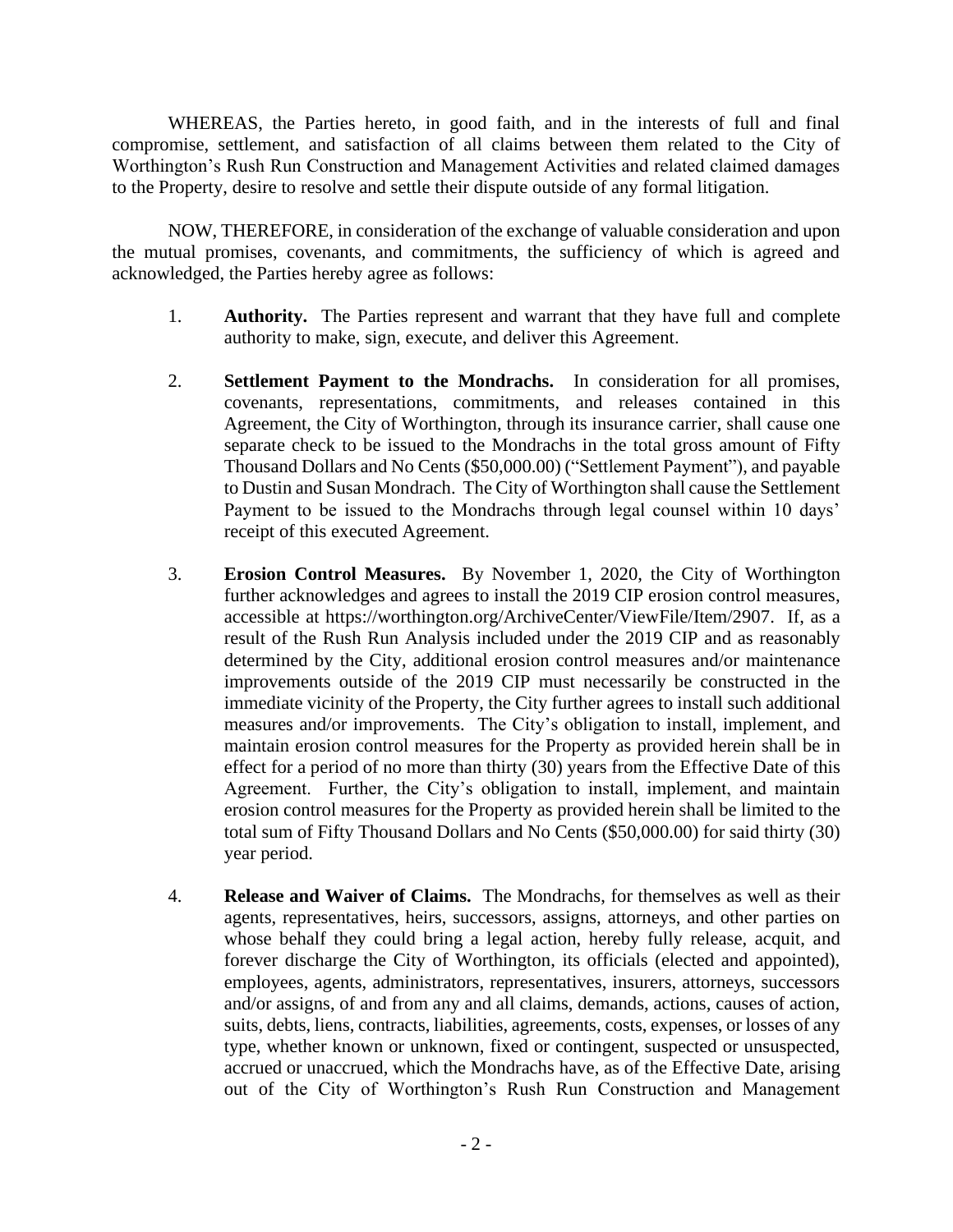Activities and any resulting effect on the Property; provided, however, that this release shall not apply to any rights, duties, or obligations arising under, or actions to be taken pursuant to, this Agreement.

- 5. **Compromise Settlement.** This Agreement is the result of a compromise of disputed claims. Neither this Agreement nor any of the actions to be taken hereto shall ever at any time, for any reason or purpose, be construed as, or be deemed to be evidence of, an admission of liability, culpable conduct, or other wrongdoing on the part of the Parties.
- 6. **Application of Agreement.** All terms of this Agreement shall be applicable to and binding upon the Parties, their agents and related assigns. Nothing in this Agreement is intended to confer any benefit upon any third party unless expressly stated herein.
- 7. **Entire Agreement.** This Agreement constitutes and contains the entire agreement and understanding between the Parties as to the matters addressed herein and supersedes all prior and contemporaneous oral and written agreements, representations and discussions. The Parties intend for this Agreement to be complete and shall not be subject to any claim of mistake of fact or law. This Agreement is intended to avoid the uncertainty of litigation and to be final and complete.
- 8. **Applicable Law.** This Agreement shall be governed by the laws of the State of Ohio, without regard to any potential conflict of laws.
- 9. **Duty to Act in Good Faith.** The Parties shall act in good faith and in accordance with this Agreement, and not participate in, encourage, condone, or take any action to facilitate any challenge to the terms of this Agreement.
- 10. **No Assignment.** The Parties represent they have not assigned any rights or otherwise transferred or granted, or purported to assign, transfer or grant, to any person or entity any claim or right to assert any claim of any kind or character, or any portion thereof that they have against the opposing party.
- 11. **Amendment.** This Agreement shall not be amended or modified, except in writing, and signed by the Parties.
- 12. **Severability.** Should any provision or term of this Agreement be declared or determined by any court of competent jurisdiction to be illegal, invalid, unenforceable, or void, such declaration or determination shall not affect the remaining terms of this Agreement, which shall remain independent, fully legal, valid, and enforceable pursuant to the terms of this Agreement.